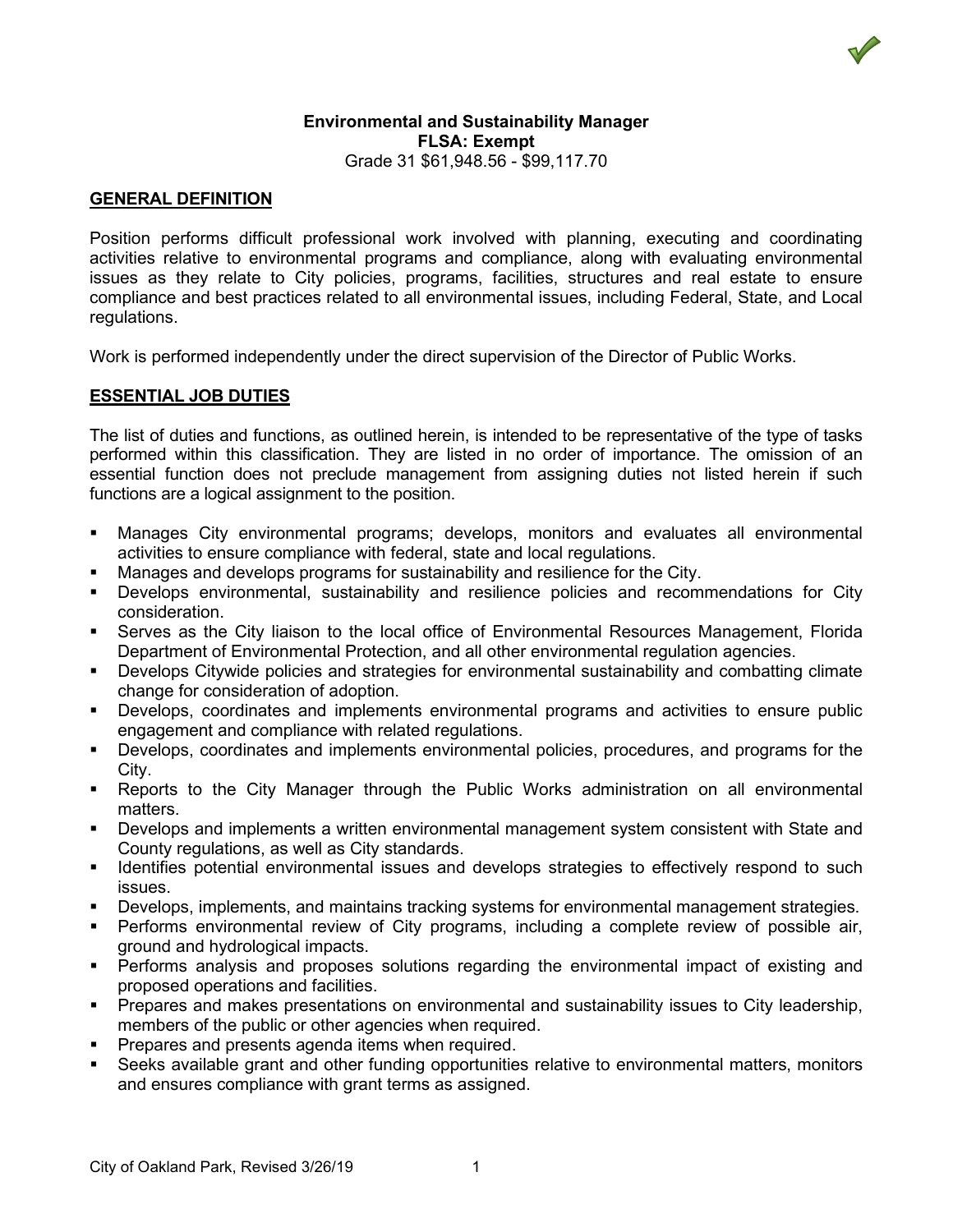## **Environmental and Sustainability Manager FLSA: Exempt** Grade 31 \$61,948.56 - \$99,117.70

# **KNOWLEDGE, SKILLS & ABILITIES**

- Thorough knowledge of environmental laws, problem analysis, testing and solutions regarding environmental impact of existing and proposed operations and facilities.
- Ability to analyze, develop, implement, enforce, interpret, and inform others regarding environmental laws, programs and procedures.
- Ability to consider and incorporate contrasting opinions and points of views when developing policies, regulations and other standards.
- Ability to develop a network of contacts and interface with government, community, industrial, engineering, architectural, scientific enforcement, civil defense, private and other individuals.
- Thorough knowledge of site conditions, soil and vegetation, drainage, pollution problems, methods of control, and testing.
- Knowledge of construction practices, techniques, materials, and equipment relating to public works and utilities.
- Working knowledge of engineering plans, specifications and drawings.
- Substantial knowledge of the body of available and current information resources applicable to the department's functions for technical research purposes and for special projects as may be assigned.
- Considerable knowledge of modern office practices, with emphasis on computer literacy, word processing, spreadsheet applications, and electronic records and file management.
- Ability to establish and maintain effective working relationships with employees, division and department heads, public**/**private sector contacts, and City Administration.
- Ability to communicate professionally verbally, in writing, and in presentations.
- A strong customer service orientation in work and communication with coworkers, management, elected officials and citizens.

# **MINIMUM ACCEPTABLE EDUCATION, TRAINING & EXPERIENCE**

Bachelor's degree from an accredited college or university in Environmental Engineering, Environmental Sciences, or related field. Three years of progressive documented experience in the environmental resource management/sustainability field(s).

### **PREFERRED**

An advanced degree from an accredited college or university in environmental sciences, public policy, public administration or related field. Public sector or non-profit experience, and management experience a plus.

# **PHYSICAL REQUIREMENTS**

The City of Oakland Park is an Equal Opportunity Employer. In compliance with the Americans with Disabilities Act (42 U.S. C. 12101 et. seq.), the City of Oakland Park will provide reasonable accommodations to qualified individuals with disabilities and encourages both prospective and current employees to discuss potential accommodations with the employer. The physical demands described